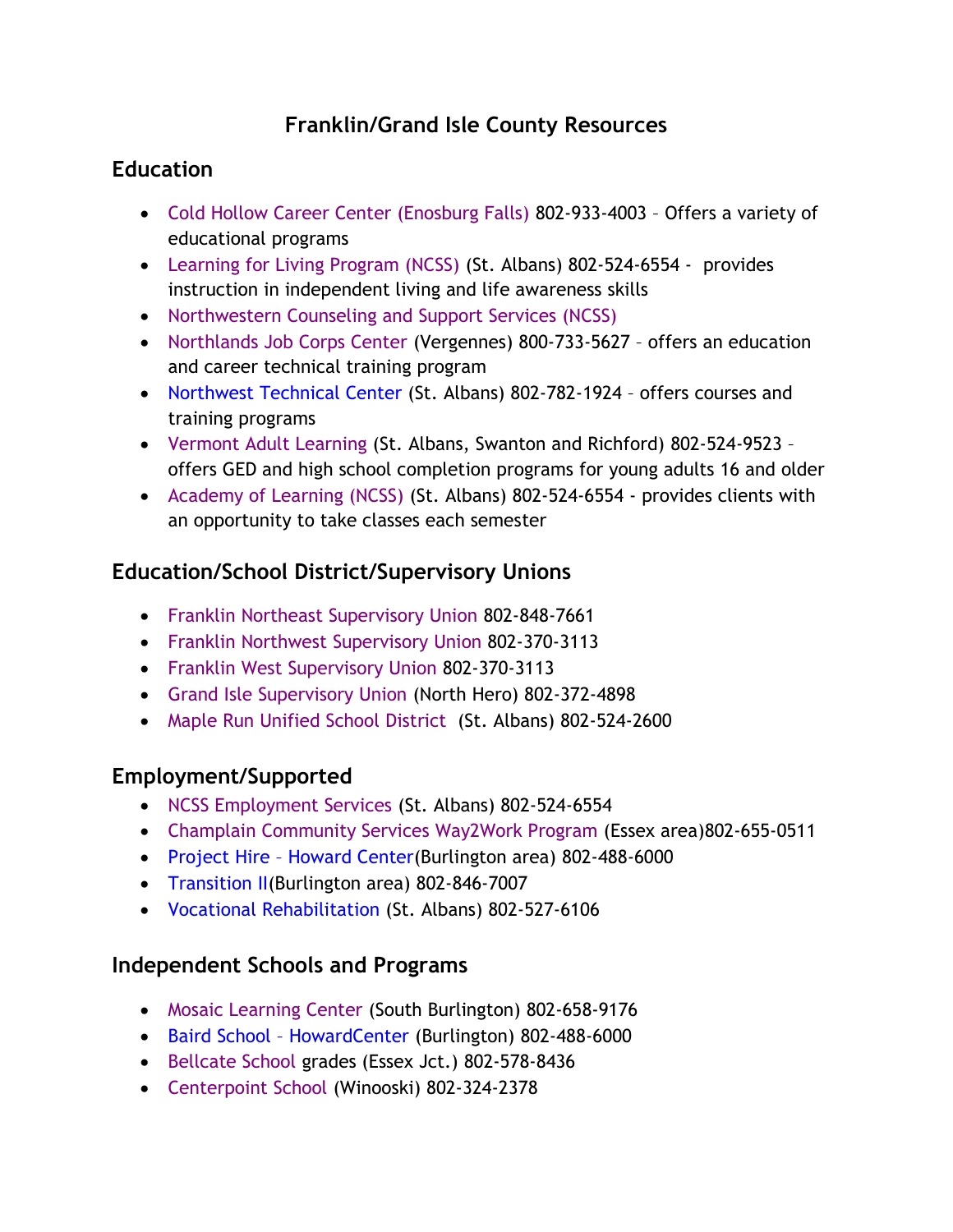- [Jean Garvin School](http://www.howardcenter.org/jeangarvinschool/index.php) (Chittenden County) 802-488-6000
- [Northeast Family Institute](http://www.nfivermont.org/contact/) (South Burlington and St. Albans) 802-658-0216
- [The Soar Learning Center](https://www.ncssinc.org/children-youth-family-services/soar-learning-center) (St. Albans area) 802-524-6554
- [Kid's RehabGym](http://www.rehabgym.com/contact-us/kids-rehabgym/) (Williston) 802-876-6000
- [Codding Hollow Associates,](https://www.facebook.com/Codding-Hollow-Associates-Inc-312882415435813/) Inc., (Johnson) 802-233-5714

#### **Providers of Services**

- [Northwestern Counseling and Support Services \(NCSS\)](http://www.ncssinc.org/) (St. Albans) 802-524-6554 Supports include service coordination/case management, home supports, employment services, community supports, family and respite supports, clinical interventions and crisis services.
- [Champlain Community Services \(CCS\), Inc.,](http://ccs-vt.org/) (Colchester) 802-655-0511 offers coordinated on-to-one supported employment, home & shared living, school & transition, and community supports to children and adults with developmental and intellectual disabilities in Chittenden, Franklin, and Grand Isle Counties.

#### **Postsecondary Education**

- [College Steps Program](http://www.collegesteps.org/) (Statewide) 888-732-1022- partners with colleges and universities to support students of varying ability (autism spectrum disorders (ASD), intellectual disabilities (ID), learning disabilities, etc.), ages 17-26, with their college pursuits.
- [Community College of Vermont \(CCV\)](http://ccv.edu/location/ccv-st-albans/) (St. Albans) 802-524-6541
- [Mansfield Hall](http://www.mansfieldhall.org/giving/) 877-205-3785 (Burlington) is a college program and residence for young adults who will benefit from a comprehensive academic, social, emotional, and vocational approach to higher education and transition.
- [Next Steps Program](http://www.collegesteps.org/) (Statewide) 888-732-1022 is a youth transition program that provides employment and educational exploration experiences for high school seniors considering college or specific career tracks following high school graduation.
- [SUCCEED Program](http://www.howardcenter.org/SUCCEED) 802-488-6000 (HowardCenter) in collaboration with The University of Vermont, offers SUCCEED, which provides comprehensive education, campus life, career development and student housing services to students with developmental disabilities.
- [UVM/TPSID Think College](http://www.uvm.edu/~cdci/thinkcollege/) 802-656-3131(Burlington) is a small, innovative, inclusive, academic, social, and vocational program for students with intellectual disabilities seeking a college experience and is located at the University of Vermont.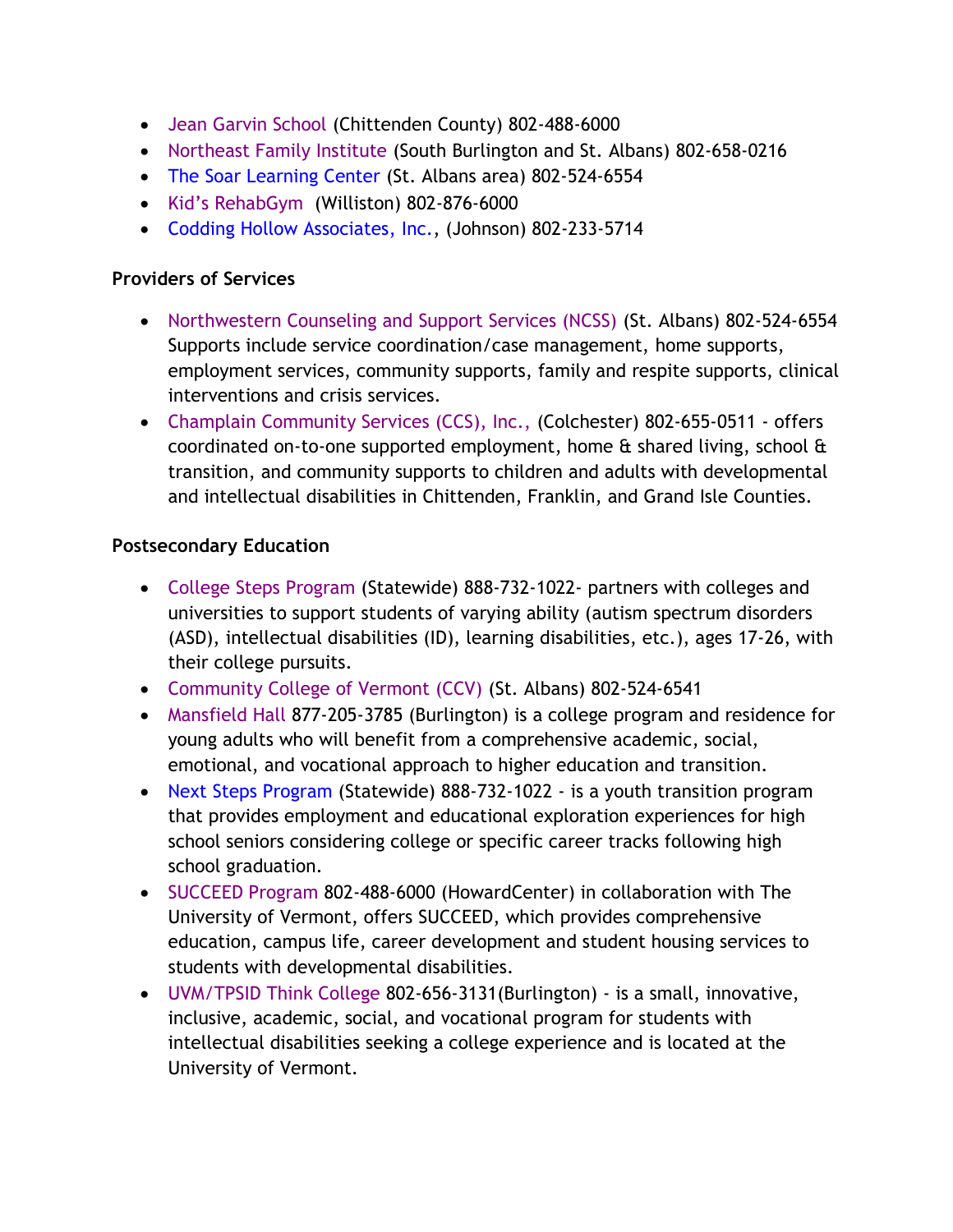#### **Recreation**

- [The Program for Adaptive & Expressive Arts \(PAEA\)](http://www.ncssinc.org/developmental-services/ds-music-and-art-program) (St. Albans) 802- 524-6554
- [Special Olympics](https://specialolympicsvermont.org/) Vermont (South Burlington) 802-863-5222
- [Champlain Adaptive Mounted Program](http://www.vtchamp.org/) (South Hero)802-372-4807

#### **State and Area Resources**

- [Assistive Technology Program](http://atp.vermont.gov/) (Waterbury) 1-800-750-6355
- [Brain Injury Association of Vermont](http://www.biavt.org/) (Waterbury)1-877-856-1772
- C.I.D.E.R [Champlain Islanders Developing Essential Resources, Inc.\(](http://www.cidervt.org/about/)South Hero) 802-372-6423 – offers programs in transportation, senior meals, and assists elderly and persons with disabilities
- [Cow Tales Drivers Ed Program](http://www.cowtalesdrivereducation.com/class-info.html) (Sheldon)802-309-5076
- [Go! Vermont](http://www.connectingcommuters.org/) 802-685-7433 offers free carpool matching and vanpool services and statewide bus routes
- [Green Mountain Self Advocates \(GMSA\)](http://www.gmsavt.org/) Montpelier 802-564-9990 The purpose of GMSA is for people with developmental disabilities to educate peers to take control over their own lives, make decisions, solve problems, and speak for themselves.
- [Green Mountain Transit Authority \(GMTA\)](http://ridegmt.com/regions/franklingrand-isle-counties/) St. Albans 802-527-2181 offers an array of public transportation services
- Children Youth and Family [Services Resource Team \(NCSS\)](https://www.ncssinc.org/children-youth-family-services/family-support-services) St. Albans 802-524- 6554 – provide individual case management support as well as helping parents
- Learning for Living (NCSS)
- [Martha's Kitchen](https://marthascommunitykitchen802.org/) (St. Albans) 802-524-9749
- [Medicaid](http://www.vtmedicaid.com/#/home)
- [Nine East Network](http://www.9east.net/) (Montpelier) 802-229-0100 focus on access to communication for children who are deaf or hard of hearing
- [Northeast Family Institute \(NFI\)](http://www.nfivermont.org/) (St. Albans) 802-524-1700 serves families whose children struggle with severe emotional, behavioral and mental health challenges
- [Social Security](https://www.ssa.gov/) (Burlington) 877-840-5776 provides income support through Supplemental Security Income (SSI) for eligible youth with disabilities
- Spectrum [Youth Development Program \(YDP\)](http://www.spectrumvt.org/what-we-do/skills-program/) (St. Albans) 802-229-9151 provides life skill instruction and case management for emancipated youth
- [Transition Toolkit for Youth with Disabilities](http://www.vermontfamilynetwork.org/services/transition/transition-to-adulthood-toolkit/)
- [TRIPSY](http://www.uvm.edu/~cdci/tripscy/) Training and Resources for Interdisciplinary Professionals Serving Children and Youth (Burlington) 802-656-3131 - provides a variety of information and training modules
- [UVM Medical Center Driver Rehabilitation](https://www.uvmhealth.org/medcenter/Pages/Departments-and-Programs/Driver-Rehabilitation.aspx) (Colchester) 802-847-3140 provides evaluations and specialized instruction around driver skills